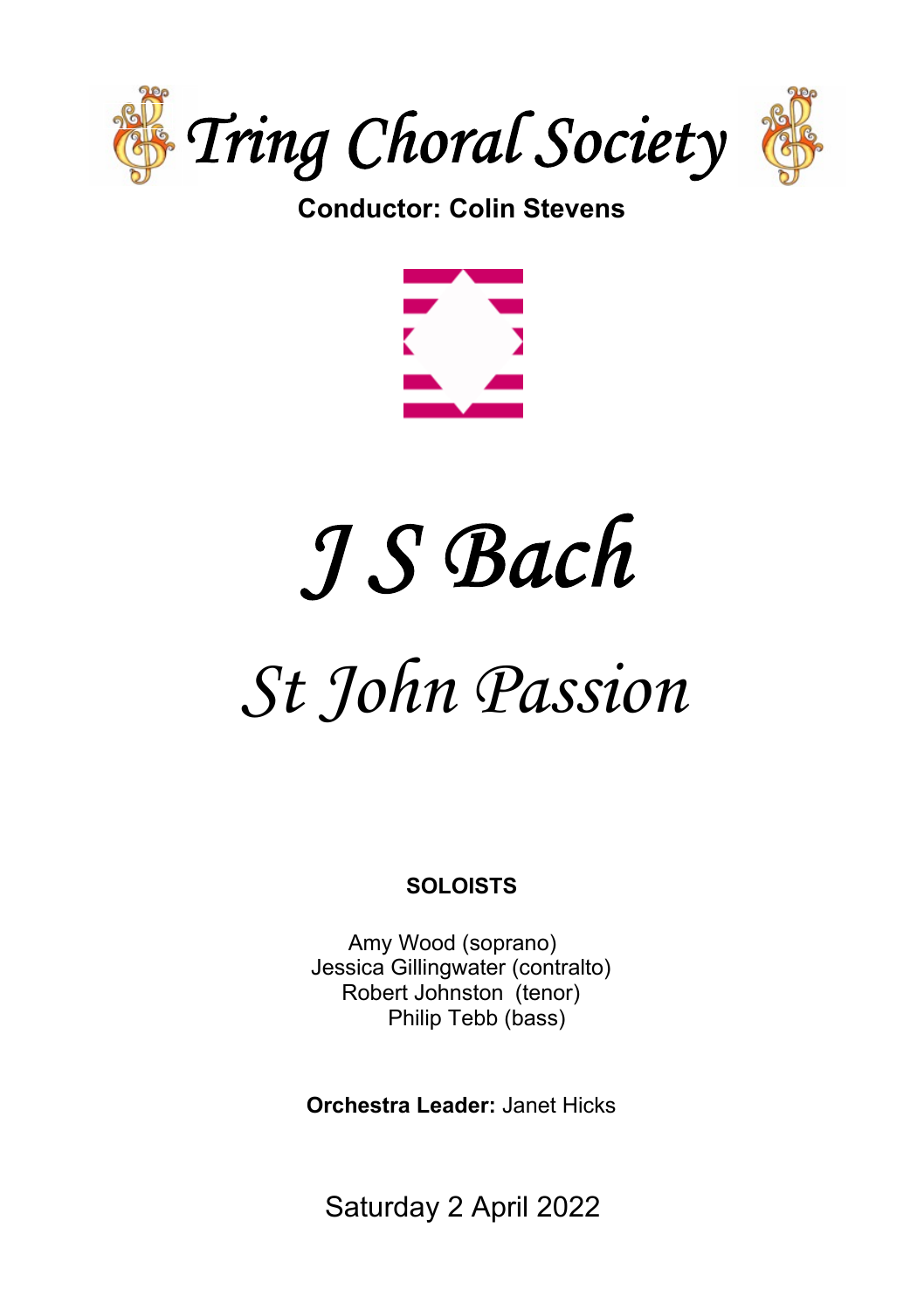*On behalf of Tring Choral Society, may I warmly welcome back everybody attending tonight's performance of Bach's St John Passion. It is third time lucky for the choir after all the difficulties and interruptions from the pandemic and we are all hugely excited to be back to give this concert. Our thanks to our soloists and to all the members of the orchestra returning to perform their respective roles and to every one of you, our audience, for supporting us. We are so grateful for your attendance which I know will make it a very special occasion. Last but not least, I should like to thank our Musical Director, Colin Stevens, for his flexibility, tenacity and determination to ensure that the hard work by the choir in rehearsal for this work is duly rewarded in performance. I do hope you enjoy the concert.*

*Rob Allnut Chairman*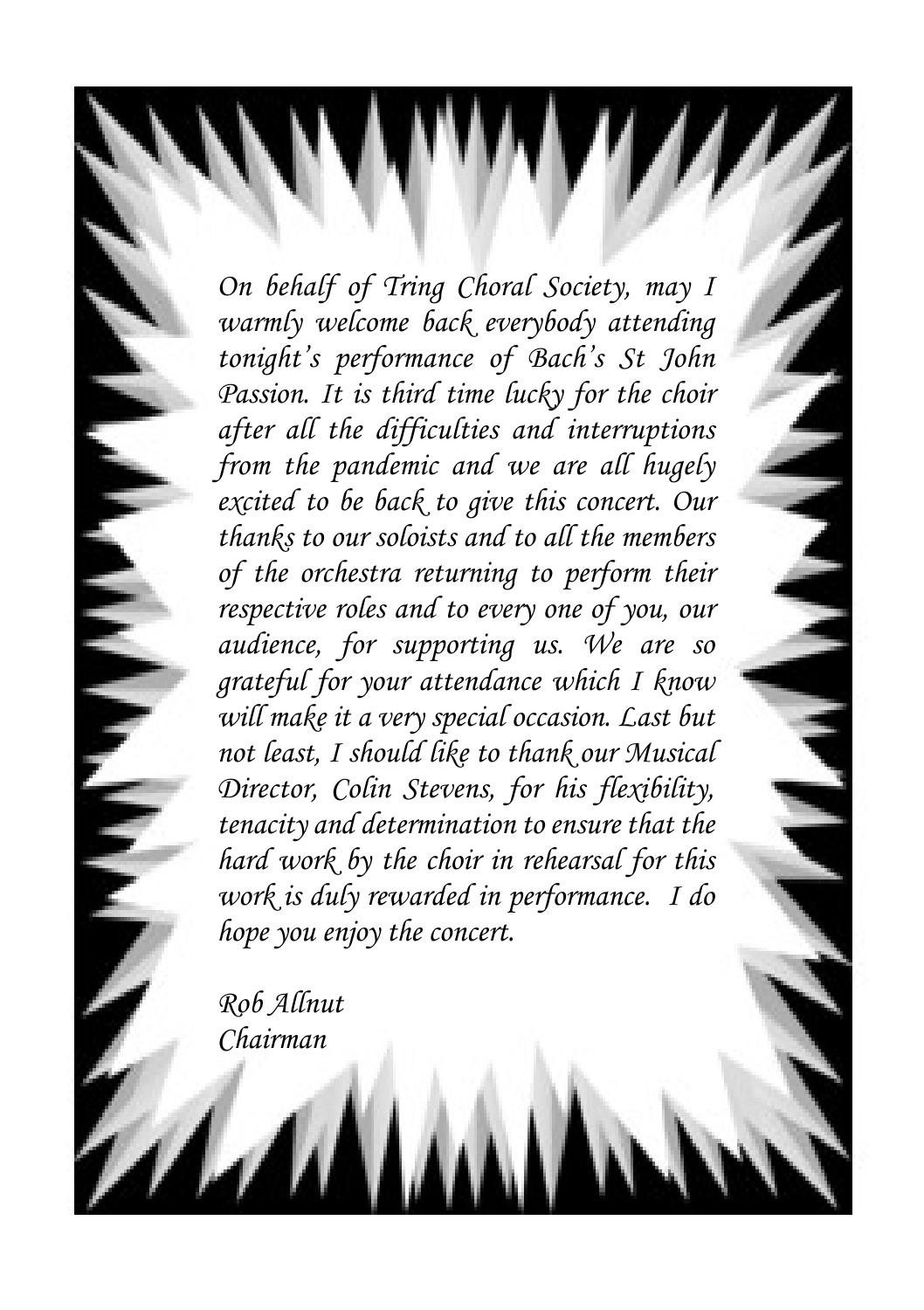





**AMY WOOD (SOPRANO)** began singing as a chorister in Sheffield Cathedral Girls' Choir, before going on to study at Manchester University. Equally at home in music from renaissance polyphony to contemporary work, she sings regularly with The Monteverdi Choir, The BBC Singers, Ex Cathedra, The Eric Whitacre Singers, Ensemble Plus Ultra, Polyphony and is a member of the Choir Of The London Oratory. She has also appeared on many film soundtracks as a choir member and as a soloist. Amy has toured the world, singing in concert halls from Tokyo to Rio to Sydney, and recent tours since lockdown have included Amsterdam and Berlin with The Monteverdi Choir, Portugal with Ensemble Plus Ultra and *Dido and Aeneas* with Opéra de Lille. Recent solo engagements include Bach's *Magnificat* in Southwell, Monteverdi's *Vespers* in Birmingham Town Hall and Handel's *Messiah* in Newark.

Amy is a qualified counsellor and runs a busy private practice alongside her singing.



### London-born **JESSICA GILLINGWATER (MEZZO SOPRANO)** studies with David



Pollard and is a member of the BBC Singers Recent concert highlights include Bernstein's *Jeremiah* symphony with the BBC Symphony Orchestra at Saffron Hall, Duruflé's *Requiem* with Stephen Cleobury and the BBC Concert Orchestra at King's College Cambridge and *Mrs Noye* in Britten's *Noye's Fludde* with Martyn Brabbins at Southwark Cathedral. Jessica also has a keen interest in contemporary music and has recently performed Boulez's *Le Marteau Sans Maître* and Ligeti's *Aventures* and *Nouvelles Aventures* with the Psappha Ensemble at Hallé St Peter's. Jessica's oratorio repertoire includes Handel's *Messiah*, Elgar's *Dream of Gerontius;* Bach's *Passions* and *B Minor Mass;* Mendelssohn's *Elijah*; Rossini's *Stabat Mater* and Verdi's *Requiem.* Jessica also performs regularly with ensembles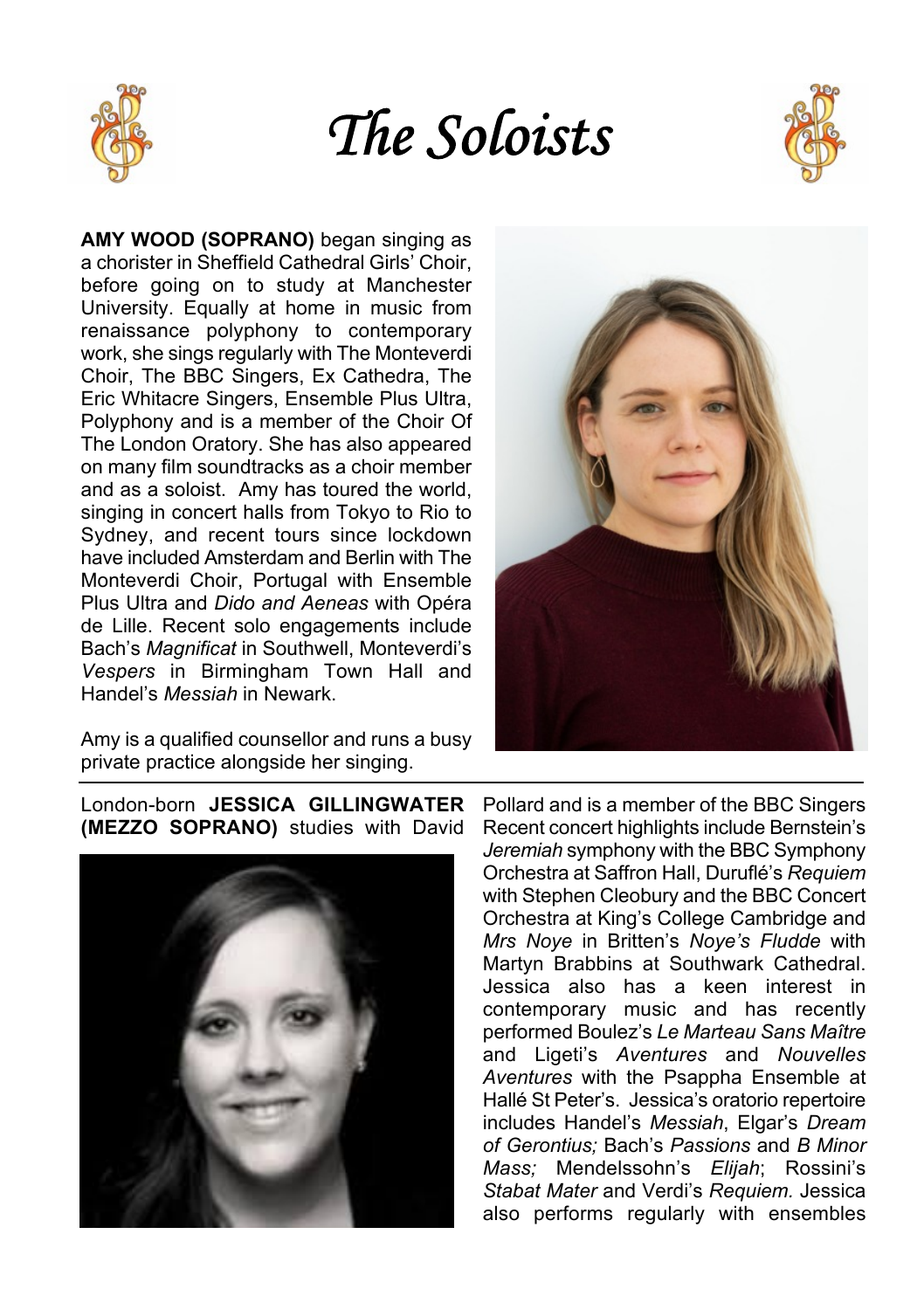

The Soloists



including Exaudi, Solomon's Knot, The Dunedin Consort, The Marian Consort, Alamire and The Choir of the Enlightenment. Jessica completed ENO's Opera Works Programme in 2015 having previously studied with Louise Winter at the Royal Northern College of Music where she was supported by the D'Oyly Carte Charitable Trust. Whilst at the RNCM she was a finalist in the Elizabeth Harwood and Frederic Cox competitions and was awarded the Dame Eva Turner Prize. She was the vocal faculty winner of the concerto competition and

**PHILIP TEBB (BASS)** studied Music at Durham University, where he was a Choral Scholar at the Cathedral, and at the Royal College of Music on the Benjamin Britten International Opera School with Russell Smythe. His studies at RCM were generously supported by the Anne Clayton Award, Stanley Picker Trust Award, the Audrey Sacher Award and the Josephine Baker Trust. With the Academy of Ancient Music he has sung Uno Spirito in Monteverdi's *Orfeo* and Littore/Famigliare in the same composer's *Poppea* at the Barbican, in Bucharest and Venice. Other appearances include Momus in Rameau's *Platee* with the Early Opera Company in St John's Smith Square and Soldier in Mussorgsky's *Khovanschina* with the BBC SO at the Royal Albert Hall. Philip is in great demand as an oratorio soloist. Recent highlights include: Bach's *Matthaus Passion* in Jesus College Chapel Cambridge, St John's Smith Square and St Edmundsbury & Southwark Cathedrals; Bach's *Johannes Passion* in Cadogan Hall; Bach's *Magnificat* in Cadogan Hall; Bach's *Weihnachts Oratorium* in St David's Cathedral; Beethoven's *Mass in C* in Dorcester Abbey; Britten's *War Requiem* in performed the *Wesendonck Lieder* in the RNCM Concerto Competition Final. Jessica has participated in masterclasses with Christine Brewer, Mark Shanahan and Catherine Wyn-Rogers. Jessica has performed the roles of Mrs Herring in *Albert Herring* (Hampstead Garden Opera/ Britten); Giunone in *Il Ritorno D'Ulisse in Pa*tria (RNCM/Monteverdi); Miranda in *The Dancing Master* (Malcolm Arnold Festival / Arnold); and Mother and Witch in *Hansel and (Didsbury* Humperdinck).

the Royal Festival Hall; *Elgar's The Dream of Gerontius at* Snape Maltings, Handel's *Messiah* in the Royal Festival Hall, St David's Cathedral, St Edmundsbury Cathedral, Guildford Cathedral, St Martin-in- the-Fields and Tewkesbury Abbey; Mozart's *Requiem* in Gloucester Cathedral; Mendelssohn's *Elijah* in Canterbury Cathedral; Mozart's *C Minor Mass* in Cadogan Hall and Verdi's *Requiem* in St Martin-in-the-Fields.

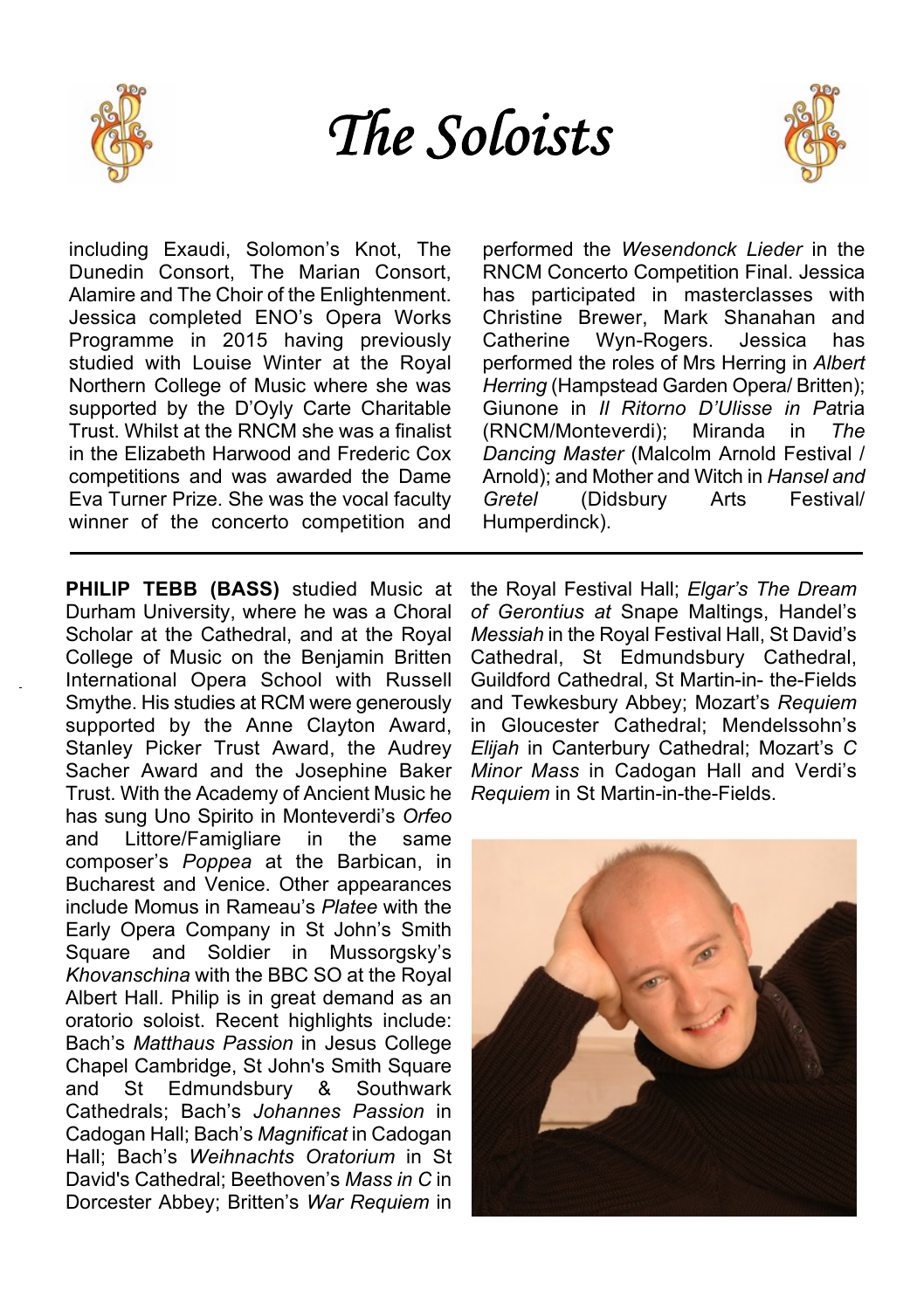The Soloists



**ROBERT JOHNSTON (TENOR)** studied singing at The Royal Academy of Music. In 1995 he was awarded an ARAM by Sir David Lumsden.

Robert is in demand as both a consort singer and soloist. He has sung with the Monteverdi Choir, The Sixteen, The Gabrieli Consort and was a member of The Tallis Scholars from 1990 – 1996 and a member of the BBC Singers from 1997 - 2015.

Robert has performed as tenor soloist worldwide. At home he has sung the Messiah at the RAH under Sir David Willcocks, Carmina Burana at the Barbican and made his debut at the Three Choirs Festival as the Evangelist in Bach's St Matthew Passion under Joshua Rifkin.

Abroad he has sung The Dream of Gerontius in Cape Town; The Kingdom in the Teatro Colon, Buenos Aires; The Creation in Colombo, Sri Lanka; Samson, The Messiah and St Nicolas in Holland; the Evangelist in both Bach's St Matthew and St John Passions throughout Denmark; Elijah in Norway and Judas Maccabaeus with the MDR orchestra in Leipzig.

Films include works by Carl Orff for The South Bank Show and the part of the Venetian Opera Singer in the feature film of Dorian Gray.

Recordings include Maintop (Billy Budd) with Kent Nagano and the Hallé, Marquis Pierre in Kurt Weill's The Firebrand of Florence with Sir Andrew Davis and the BBC Symphony Orchestra, Percy Grainger's Brigg Fair with Sir John Eliot Gardiner, and the lead tenor role of



Theseus in the first ever recording of Donald Tovey's opera The Bride of Dionysus in Belfast with the Ulster Orchestra.

Robert also conducts his own choir, RSVP Voices, working across the multi-media industries, is a vocal coach and singing teacher and recently helped to set up and prepare the newly formed Dubai Opera Festival Chorus especially for the second edition of the BBC Dubai Proms in March 2019.

On a lighter note Robert's voice is often heard on TV and film soundtracks and he has also performed with Elton John, Sting, Dusty Springfield, Mike Oldfield, The Opera Babes, Susan Boyle, Johnny Mathis, Il Divo and Kylie Minogue!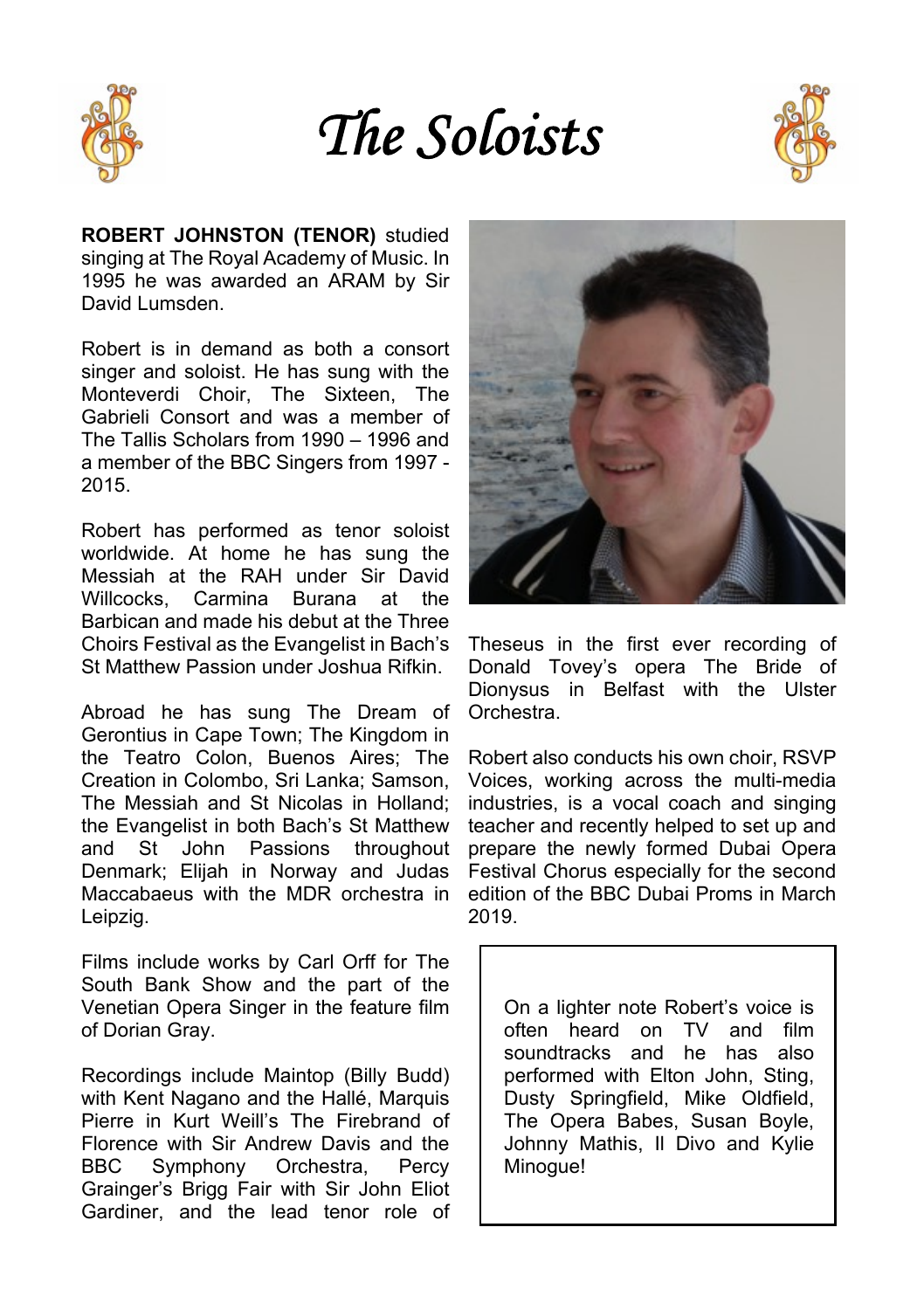

*J S Bach; St John Passion*



It is believed that Bach wrote four<br>Passions, of which the St John Passion<br>was the first, being completed in 1723.<br>The libretto, which is by Bach himself, is t is believed that Bach wrote four Passions, of which the St John Passion was the first, being completed in 1723. different in conception from similar works<br>of the period. His main source was His main source was chapters 18 and 19 of St John's Gospel, with certain dramatic visual elements taken from St Matthew (the tears of St Peter and the rending of the temple veil). The narrative extracts are much longer than those in the later St Matthew Passion and are frequently interrupted by dramatic choruses.

Of the 68 numbers, 27 are given to the chorus, 11 of these being chorales, an innovation by Bach in this work. These impassioned choruses depict the reactions of the Jewish people. Bach seems to be shuddering at the part played by the human community, symbolised by the Jews.

The Passion contains comparatively few arias, but all of them are exceptionally beautiful. By way of example, the alto aria with two oboes comes from Christ's sufferings, and establishes a musical atmosphere that is one of the fundamental elements of the whole score. The soprano aria with flute expresses, with great intensity, the joyful love of the believer

ready to follow Jesus. The bass aria is interwoven with a chorale in such a way that the words of the hymn are like the replies of the congregation to Christ's acquiescence to His Father in the Passion.

These arias in the St John Passion are revolutionary for their time in never expressing the feelings of any of the participants in the drama, but always the reactions on the Christians meditating on the events in question.

The sublime final chorus is followed by a verse of the chorale telling of the angels who will one day carry the soul of the believer to Abraham's bosom, where that soul will rest until the Last Day. This verse is followed by another, telling of the resurrection of the Christian following that of Christ.

Bach's narrative captures the essence of St John's Gospel by stressing both the omnipotence of God and the very human, personal element in Christ's suffering. He presents the Passion as a source of joy after the miseries of sin, and his music communicates the message with consummate skill, affording an unforgettable experience for the listener.



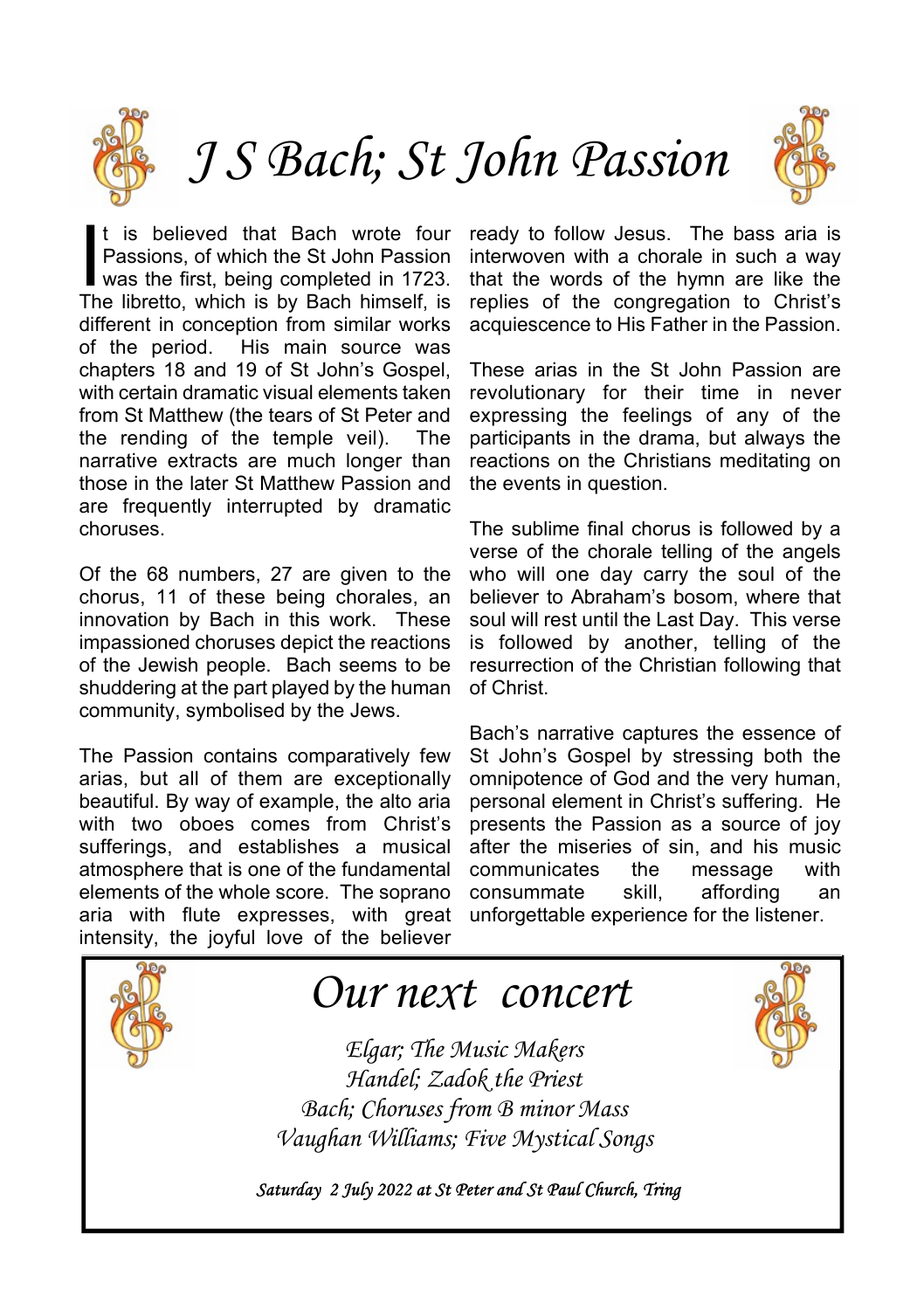

# *The text*



# **PROLOGUE**

*(Chorus)*

Lord, Lord, Lord, Lord and Master, in all lands

The gath'ring nations hail Thee Lord. Show by Thy Cross and Passion Thou art the true eternal Son

Whom still we know

When in Thy manhood thus brought low,

As Master and as Lord.

# **CHRIST IS BETRAYED**

# *(Evangelist (Recit))*

Jesus went forth with His disciples over the

Brook Cedron, where was a garden, Into the which He entered, and His disciples.

And Judas, which betrayed Him, knew the place also:

For Jesus oft-times resorted thither, with His disciples.

Judas then, having received a band of men,

Whom the chief priests and the Pharisees had sent him,

Cometh thither with lanterns and torches and weapons.

Therefore Jesus, knowing all things that should come upon Him,

Went forth and said unto them,

*(Jesus)*

Whom seek ye?

*(Evangelist)*

They answered

# **CHORUS**

Jesus of Nazareth **RECIT**.

*(Evangelist)*

Jesus saith unto them

*(Jesus)* I am he *(Evangelist)* Judas also, which betrayed him, was standing with them. As soon then as he had said unto them, I am he, They went backward, and fell to the ground. Then asked he them again, *(Jesus)* Whom seek ye? *(Evangelist)* And they said, **CHORUS** Jesus of Nazareth **RECIT.** (Evangelist) Jesus answered *(Jesus)* I have told you that I am he: If therefore ye seek me, let these go their way. **CHORALE** O mighty love, O love beyond all measure, That bids Thee walk this way of sore displeasure! I live my life with all the world can offer, And Thou must suffer! **PETER'S SWORD** *(Evangelist (Recit.))* That the saying might be fulfilled, which he spake, Of them which thou gavest me have I lost none. Then Simon Peter having a sword,

drew it out

And smote the high priest's servant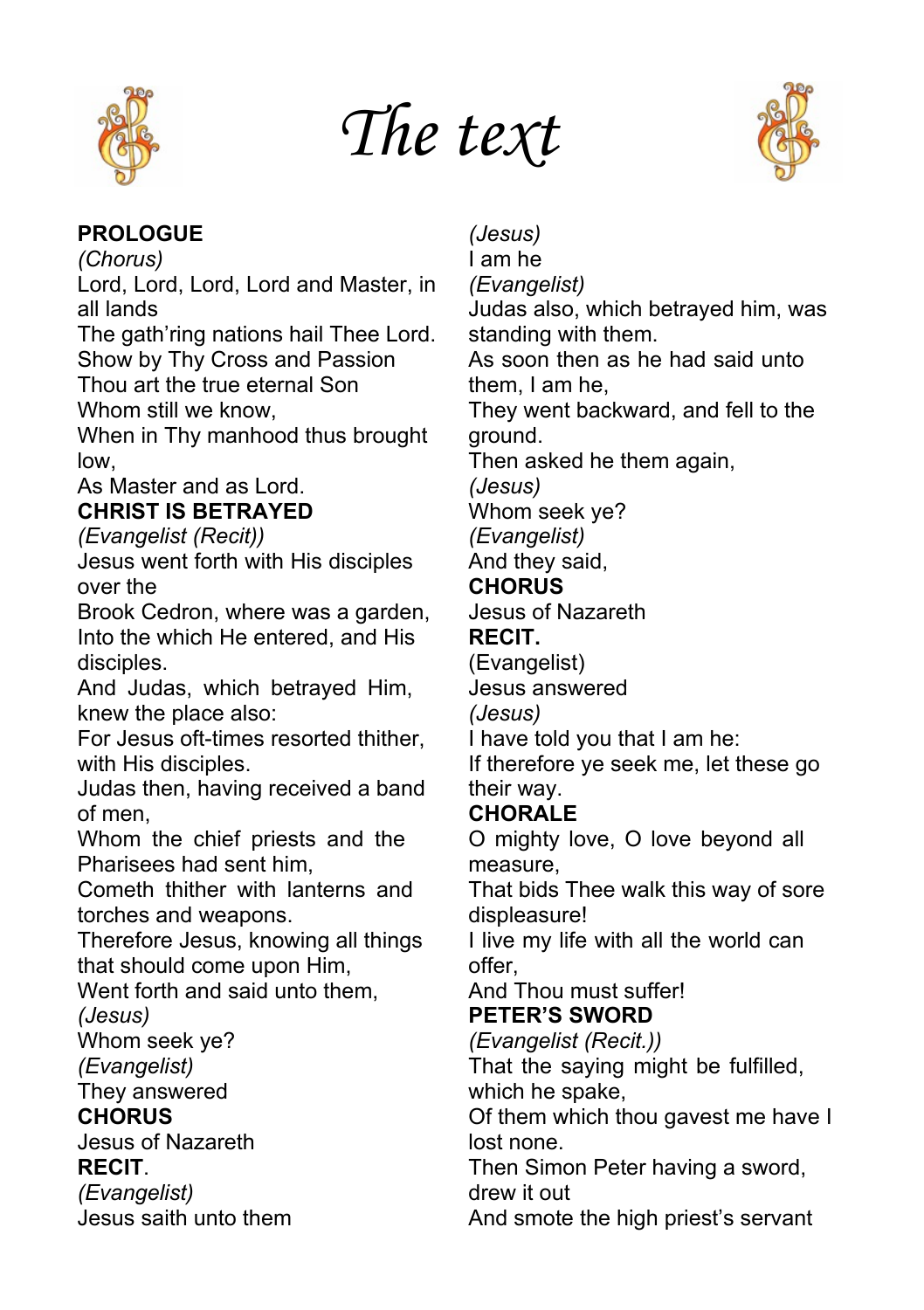and cut off his right ear.

The servant's name was Malchus. Then said Jesus unto Peter

*(Jesus)*

Put up thy sword into the scabbard; Shall I not drink the cup which my Father has given me?

# **CHORALE**

Thy will, O God, be alway done On earth as in the courts of Heaven; Give us in pain to lean thereon,

To welcome joy or sorrow giv'n,

To bid rebellious flesh be still,

Nor move against Thy perfect will. **CHRIST IS BOUND AND LED TO**

# **ANNAS**

*(Evangelist (Recit.))*

Then the band and the chief captain and the officers of the Jews,

Took Jesus and bound Him and led Him away to Annas first;

For he was father in law to Caiaphas Which was the high priest that same year.

Now Caiaphas was he which gave counsel to the Jews,

That it was expedient that one man should die for the people.

# **AIR**

*(Contralto)*

Chains of bondage that I wrought me He who has bought me in my stead is wearing.

He, from rankling sores that scourge me,

Throughly to purge me, wounds and death is bearing.

# **RECIT.**

*(Evangelist)*

And Simon Peter followed Jesus, And so did another disciple.

# **AIR**

*(Soprano)*

I follow in gladness to meet Thee

And hold Thee in sight, my life and my light.

Then order my way, and spare not I pray

Thyself to pursue me, to urge and entreat me.

# **CHRIST'S EXAMINATION BEFORE ANNAS**

*(Evangelist (Recit.))*

Now that disciple was known unto the high priest,

And entered in with Jesus into the palace of the high priest.

But Peter stood at the door without. Then that other disciple, which was known unto the high priest,

Went out and spake unto her that kept the door,

And brought Peter in.

Then saith the damsel that kept the door unto Peter,

*(Maid)*

Art not thou also one of this man's disciples?

*(Evangelist)*

He saith

*(Peter)*

I am not.

*(Evangelist)*

And the servants and officers stood there,

Who had made a fire of coals (for it was cold)

And they warmed themselves;

And Peter stood with them, and warmed himself.

The high priest then asked Jesus of His disciples and of His doctrines.

Jesus answered him,

*(Jesus)*

I have spoken openly to the world;

I have ever taught in the synagogues, and in the Temple,

Wither the Jews always resort and in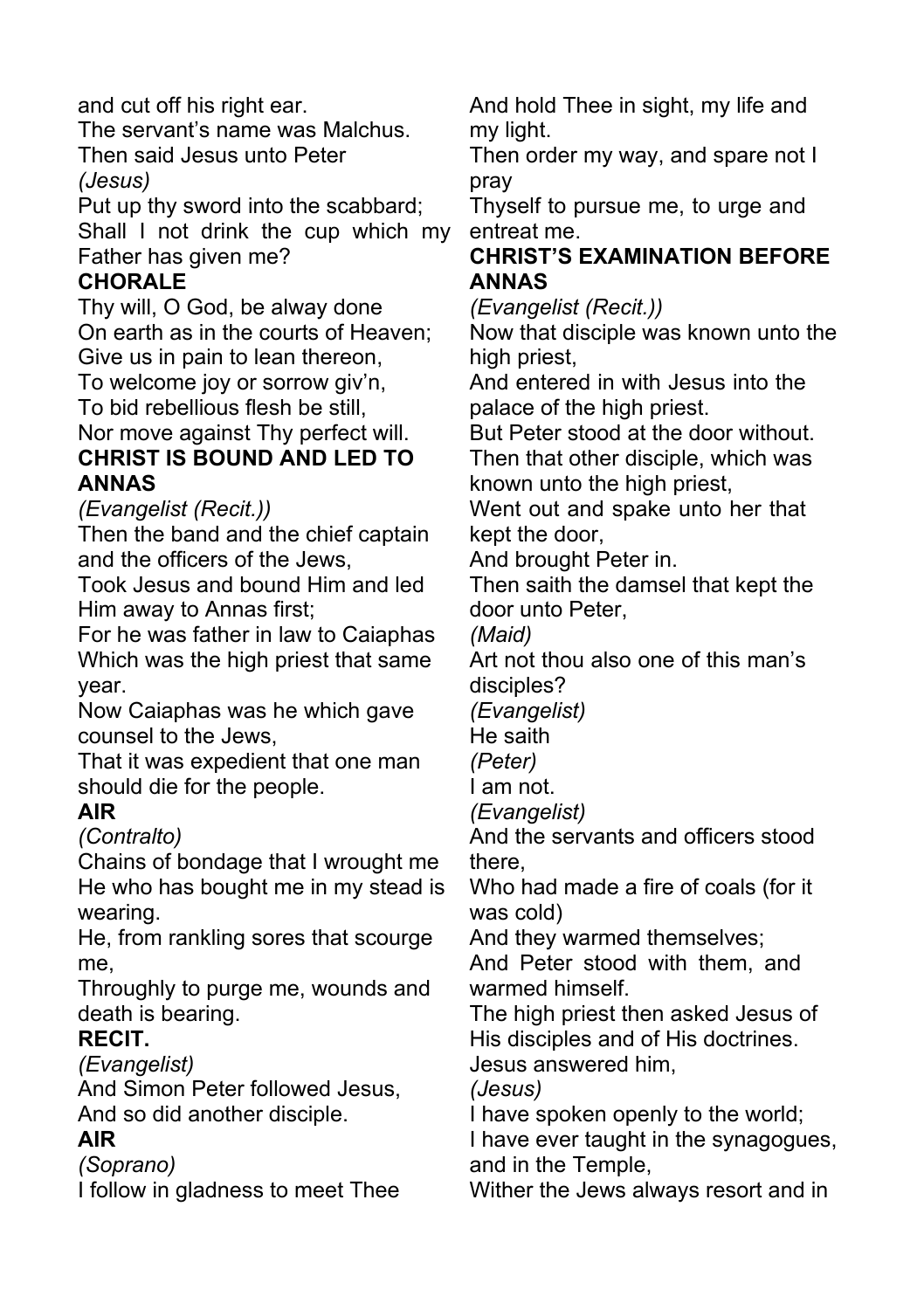secret spake I nothing.

Why asketh thou me?

Ask them that have heard me, what I have said unto them;

Behold, they know what I said.

*(Evangelist)*

And when he had thus spoken, one of the officers which stood by,

Struck Jesus with the palm of his hand, saying

*(Officer)*

Answerest thou the high priest so? *(Evangelist)*

Jesus answered him

*(Jesus)*

If I have spoken evil, bear witness of the evil;

But if well, why smitest thou me? **CHORALE**

Ah! Whence this hatred shown Thee? Whose hands are laid upon Thee To do Thee this despite?

Thee, who beyond our telling

In man's estate excelling

Hast ordered all Thy ways aright.

'Tis I have done this wounding,

By heedless sins abounding

As sands beside the sea;

These are the blows that bruise Thee, In these Thine own refuse Thee,

And these will nail Thee to the Tree. **PETER'S DENIAL**

*(Evangelist (Recit))*

Now Annas had sent him bound unto Caiaphas the high priest.

And Simon Peter stood and warmed himself;

They said therefore unto him **CHORUS**

Art thou not one of his disciples? **RECIT**.

*(Evangelist)* He denied it, and said, *(Peter)* I am not.

# *(Evangelist)*

One of the servants of the high priest, Being a kinsman of him whose ear Peter cut off, saith

*(Servant)*

Did I not see thee in the garden with him?

*(Evangelist)*

Peter then denied again, and immediately the cock crew.

And Peter remembered the words of Jesus,

And he went out, and wept bitterly.

#### . **CHORALE**

Peter thrice denied his Lord. Frightened and tormented.

When he thought on Jesus' word. bitterly repented.

Jesu, turn to look on me, who persist in sinning;

Set my fettered conscience free, free for new beginning.

*INTERVAL*



Why not try our quiz, on the next page, during the interval? There are no prizes, except that of selfsatisfaction (or maybe despair?).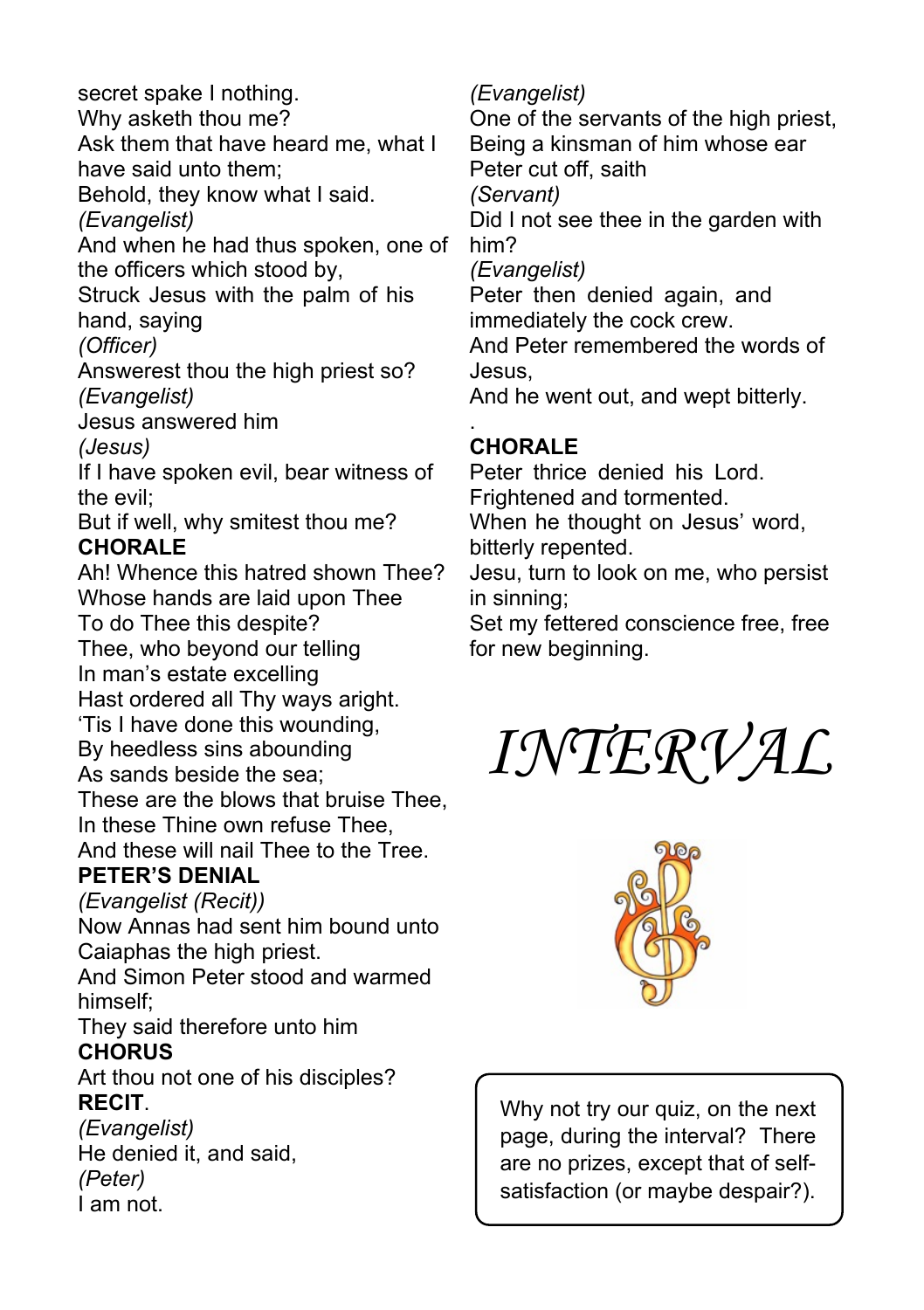

*Answer Bach*



Johann Sebastian Bach may be one with our little Bach quiz and see if you of the great composers, but how know as much as you thought you did. much do you know about him and his era? Are you an expert on the great Maybe you don't profess to know much master of the fugue? about Bach, in which case the answers (which will be found below) will During the interval, while sipping on a perhaps bring you to the age of glass of wine, why not test yourself enlightenment! 1. In what year was Bach born? 6. How many children did Bach have in total? 2. Which two other famous composers were born in the same year as Bach? 7. What was the name of Bach's eldest son? 3. Which of Bach's children was known as 'The London Bach'? 8. From what disability did Bach suffer towards the end of his life? 4. How many wives did Bach have? 9. In what year did Bach die? 5. In 1705, Bach was reputed to have walked some 200 miles in order to hear a 10. In which city was he buried? particular organist play. Who was the organist?  $\Omega$ ANSWERS 10<sup>.</sup> riebzig 5. Buxtehude Magdalena 9. 1750 8. Blindness 4.1 wo - Maria Barbara and Anna 7. Wilhelm Friedmann 3. Johann Christian. Survived infancy)

- 2. Handel and Dominico Scarlatti
	- 1. 1685

"It will, of course, be a long time before the intricate music of Bach can be properly

6.Twenty (surport up to the up to the them in the use the them in the them in the them in the them in the the

and effectively executed; and when a thoroughly efficient ensemble is secured, it will still be doubtful whether the Passions according to St Matthew or St John can ever be permanently retained in the oratorio repertoire"

*The Atheneum,* 18 February 1871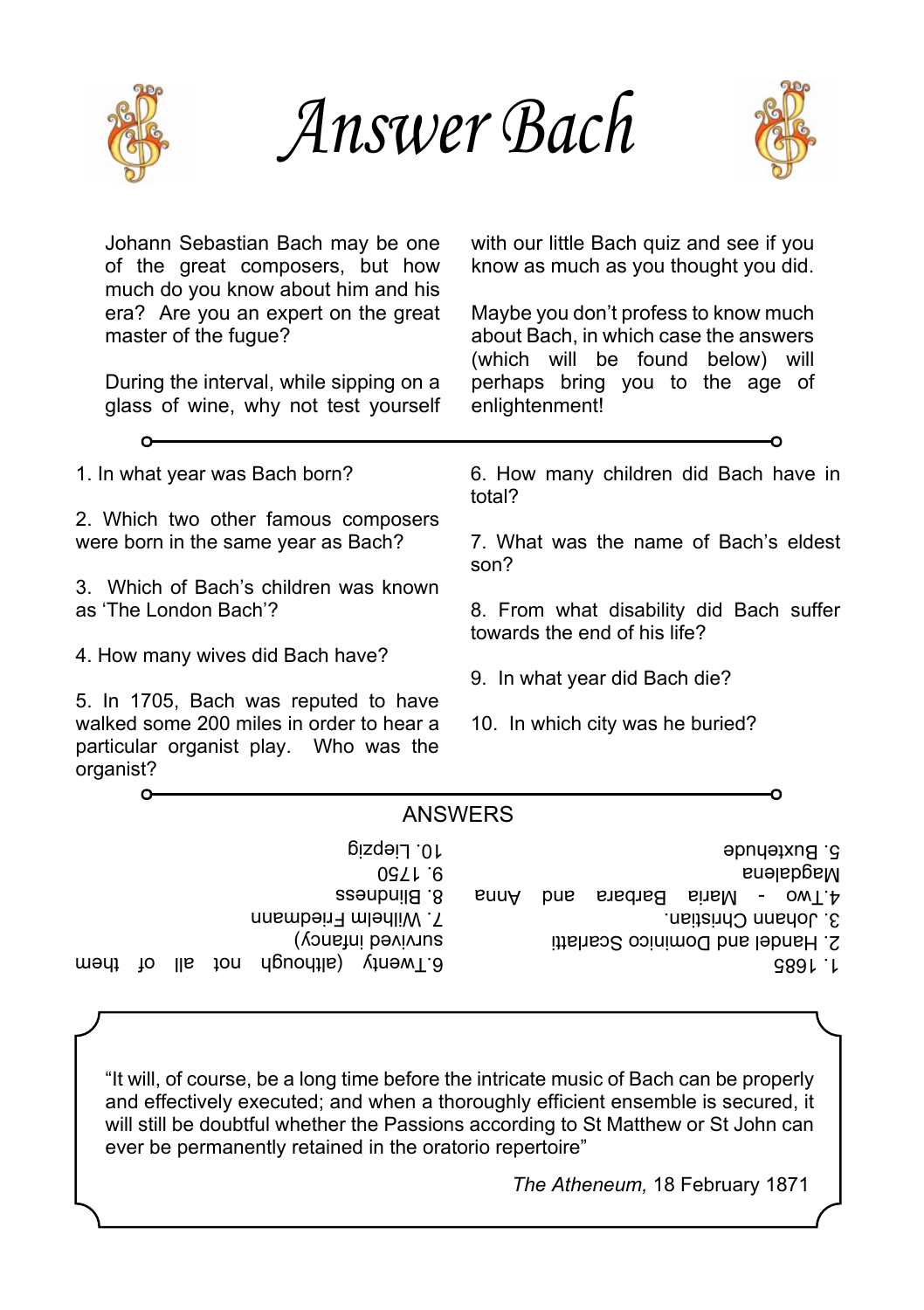

*The text - Part Two*



### **THE SINLESS SUFFERER CHORALE**

He, whose life was as the light, grace and truth unshaken,

In the darkness of the night, like a thief was taken;

Judgement of a God-less court, witness falsely offered,

Scorn and spitting, ribald sport, as foretold, He suffered.

### **CHRIST IS ARRAIGNED BEFORE PILATE**

*(Evangelist)*

Then led they Jesus from Caiaphas into the Judgement hall:

And it was early; and they themselves entered not into the Judgement hall,

Lest they should be defiled; but that they might eat the Passover.

Pilate then went out unto them, and said, *(Pilate)*

What accusation bring ye against this man?

*(Evangelist)*

They answered and said unto him,

# **CHORUS**

If this man were not a malefactor we had not delivered him to thee.

# **RECIT**

*(Evangelist)*

Then said Pilate unto them,

*(Pilate)*

Take ye him, and judge him according to your law.

*(Evangelist)*

The Jews therefore said unto him,

# **CHORUS**

It is not lawful for us to put any man to death.

# **RECIT**

# *(Evangelist)*

That the saying of Jesus might be fulfilled, which he spake.

Signifying what death he should die. Then Pilate entered again into the Judgement hall And called Jesus, and said unto him, *(Pilate)* Art thou the King of the Jews? *(Evangelist)* Jesus answered, *(Jesus)* Sayest thou this of thyself, or did others tell it thee of me? *(Evangelist)* Pilate answered, *(Pilate)* Am I a Jew? Thine own nation, and the chief priests have Delivered thee unto me; What hast thou done? *(Evangelist)* Jesus answered, *(Jesus)* My kingdom is not of this world; If my kingdom were of this world, then would my servants fight, That I should not be delivered to the Jews; But now is my kingdom not from hence. **CHORALE** O King of glory, King for time unending, How can I serve Thee, what for Thee be spending? No heart may find wherewith due thanks to render Or service tender How can I, straining sight and expectation, Find aught wherewith to measure Thy compassion, Or how requite Thee, working thus in blindness, Thy loving kindness?

# **BARABBAS**

*(Evangelist(Recit.))* Pilate therefore said unto him,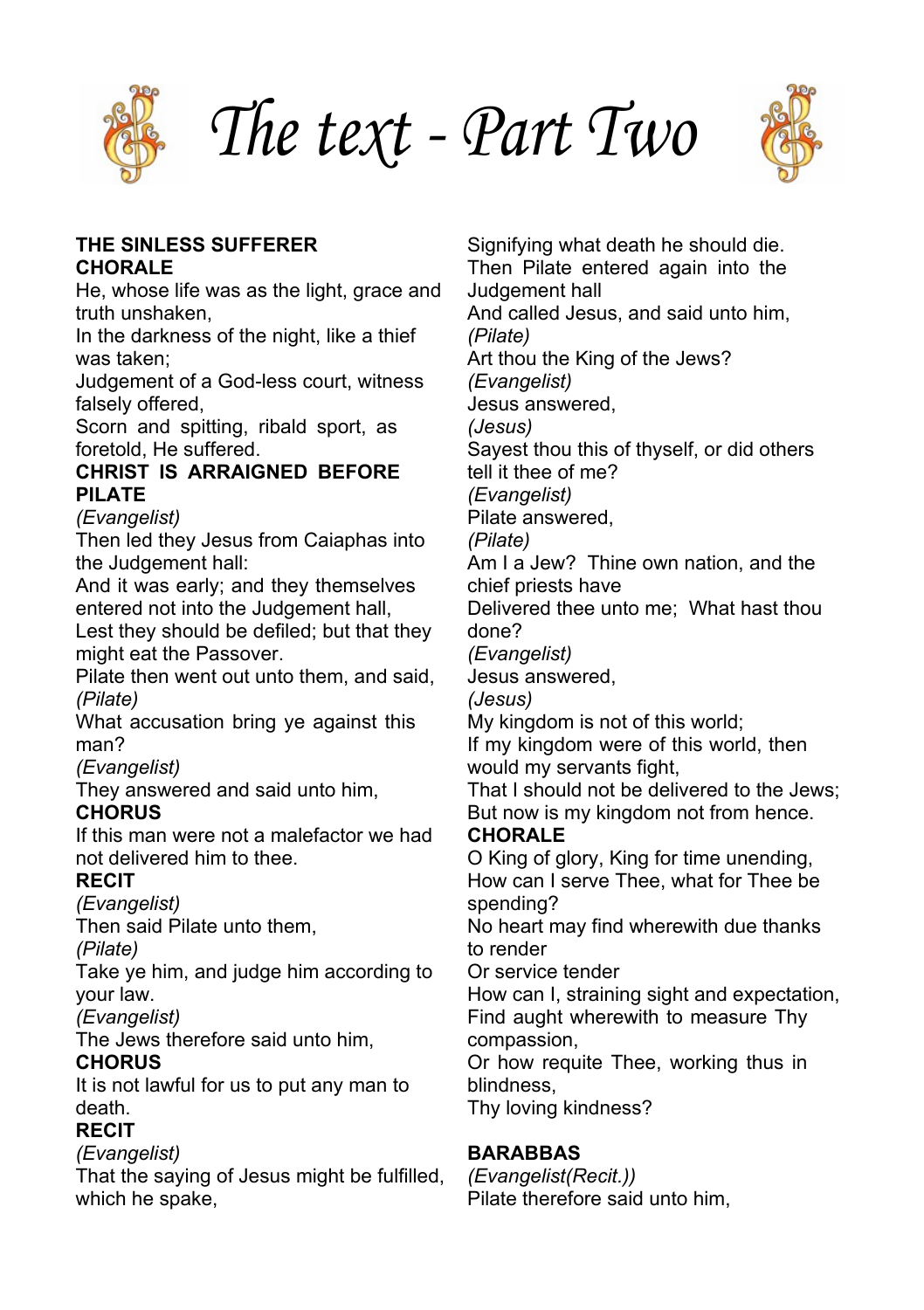*(Pilate)* Art thou a King then? *(Evangelist)* Jesus answered, *(Jesus)* Thou sayest that I am a King. To this end was I born, And for this cause I came into the world That I should bear witness unto the truth. Everyone that is of the truth heareth my voice. *(Evangelist)* Pilate saith unto him, *(Pilate)* What is truth? *(Evangelist)* And when he had said this, he went out again unto the Jews, And saith unto them, *(Pilate)* I find in him no fault at all. But ye have a custom, That I should release unto you one at the Passover; Will ye therefore that I release unto you the King of the Jews? *(Evangelist)* Then cried they all again, saying, **CHORUS** Not this man, but Barabbas. **CHRIST IS SCOURGED** *(Evangelist (Recit.))* Now Barabbas was a robber. Then Pilate therefore took Jesus and scourged him. **ARIOSO** *(Bass)* Come, ponder, O my soul, thy burden'd heart unbinding, With trembling hope and anxious rapture finding Thy chiefest good in Jesu's sorrow. Those thorns that crown Him, though He suffer, To thee the flowers of heaven will seem, to thee the sweetest fruit Will His sharp wormwood offer: Then gaze, forever gaze on Him. **RECIT.** *(Evangelist)*

And put it on his head, And they put on Him a purple robe, and said, **CHORUS** Hail, thou King, thou King of the Jews **RECIT.** *(Evangelist)* And they smote him with their hands. Pilate therefore went forth again, And said unto them, *(Pilate)* Behold, I bring him forth to you, That ye may know that I find no fault in him. *(Evangelist)* Then came Jesus forth, wearing the crown of thorns, And the purple robe, and Pilate saith unto them, *(Pilate)* Behold, the man. *(Evangelist)* When therefore the chief priests and officers saw him, They cried out, saying **CHORUS** Crucify him. **CHRIST IS DELIVERED TO THE JEWS** *(Evangelist (Recit.))* Pilate saith unto them, *(Pilate)* Take ye him, and crucify him; for I find no fault in him. *(Evangelist)* The Jews answered him, **CHORUS** We have a law, and by our law he ought to die, For he made himself the Son of God. **RECIT.** *(Evangelist)* When Pilate therefore heard that saying, he was the more afraid, And went again to the Judgement hall, And saith unto Jesus, *(Pilate)* Whence art thou? *(Evangelist)* But Jesus gave him no answer.

And the soldiers plaited a crown of thorns,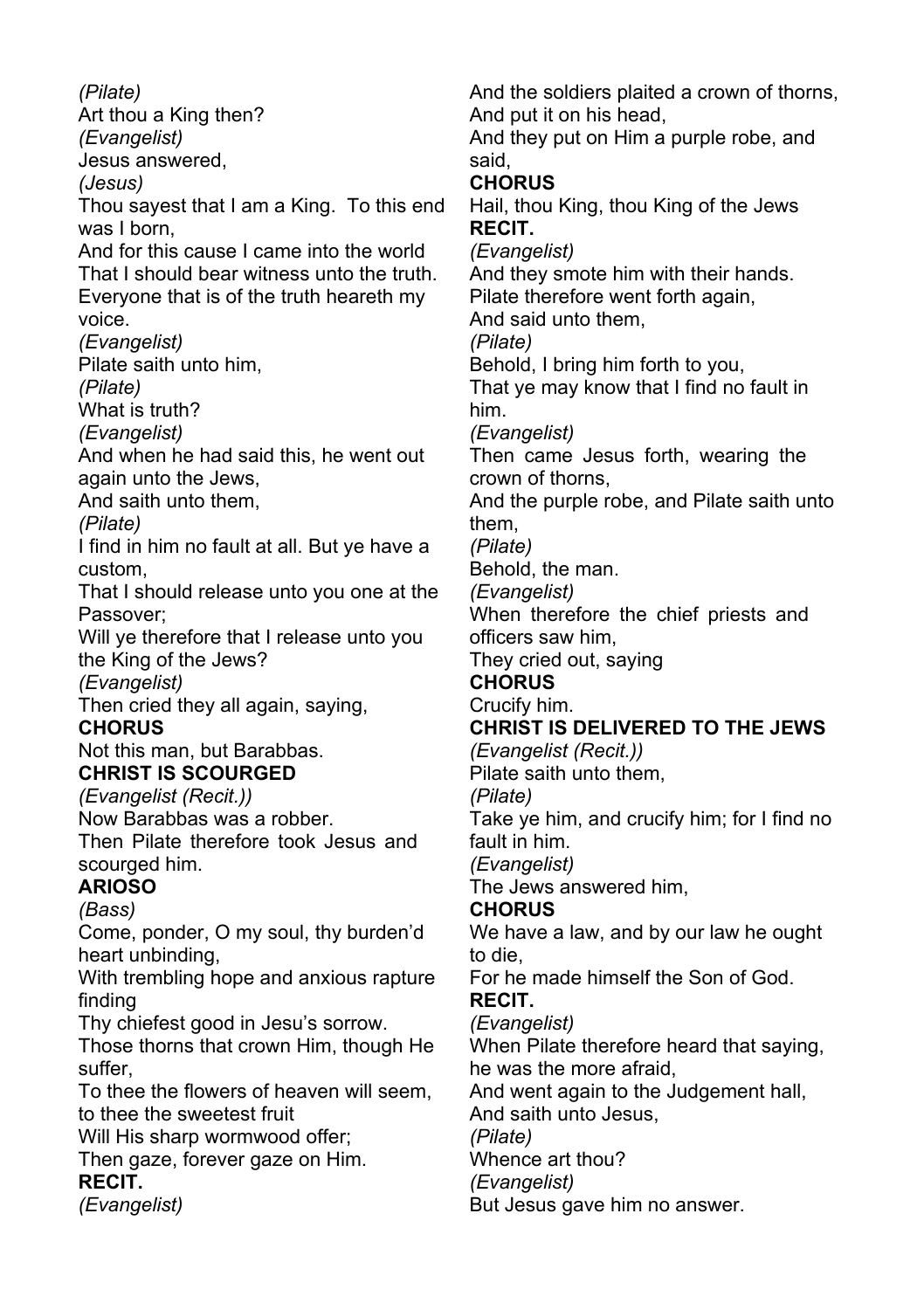Then saith Pilate unto him, *(Pilate)* Speakest thou not unto me? Knowest thou not that I have power to crucify thee And have power to release thee? *(Evangelist)* Jesus answered, *(Jesus)* Thou could'st have no power at all against me, Except it were given thee from above; Therefore he that delivered me unto thee hath the greater sin. *(Evangelist)* And from thenceforth Pilate sought to release him. **CHORALE** O Christ, Thy fetters mean release for souls that lie in durance; Thy dungeon is our house of peace for refuge and assurance. Hadst Thou not served as thrall before, thralls were we now and evermore. **THE KING OF THE JEWS** *(Evangelist (Recit.))* But the Jews cried out, saying, **CHORUS** If thou let this man go, thou art not Caesar's friend; Whosoever maketh himself a King, speakest against Caesar. **RECIT.** *(Evangelist)* When Pilate therefore heard that saying, he brought Jesus forth, And sat down in the Judgement seat, in a place that is called the pavement, But in the Hebrew, Gabbatha. And it was the preparation of the Passover, And about the sixth hour; he saith unto the Jews, *(Pilate)* Behold your King. *(Evangelist)* But they cried out, **CHORUS**

Away with him. Crucify him.

# **RECIT.**

*(Evangelist)* Pilate saith unto them,

*(Pilate)*

Shall I crucify your King?

*(Evangelist)*

The chief priests answered and said,

# **CHORUS**

We have no king but Caesar.

# **GOLGOTHA**

*(*Evangelist (Recit.))

Then delivered he him unto them to be crucified;

And they took Jesus and led him away.

And he bare his cross and went forth into a place

Called the place of the skull,

Which is called in the Hebrew, Golgotha.

# **AIR**

*(Bass)*

Haste! Poor souls ensnar'd in treason.

Get you from your noisome prison.

*(Chorus)*

Oh where?

*(Bass)*

To Golgotha.

Wings of faith for all are given,

Fly, fly, fly!

*(Chorus)*

Oh where?

*(Bass)*

Yon cross your haven;

All your hopes are flowering there.

# **THE CRUCIFIXION**

*(Evangelist (Recit.))*

And there they crucified him, and two other with him,

On either side one, and Jesus in the midst.

And Pilate wrote a title, and put it on the cross.

And there was written,

Jesus of Nazareth, the King of the Jews. This title then read many of the Jews;

For the place was nigh to the city where Jesus was crucified,

And it was written in Hebrew, and Greek, and in Latin.

Then said the chief priests of the Jews to Pilate,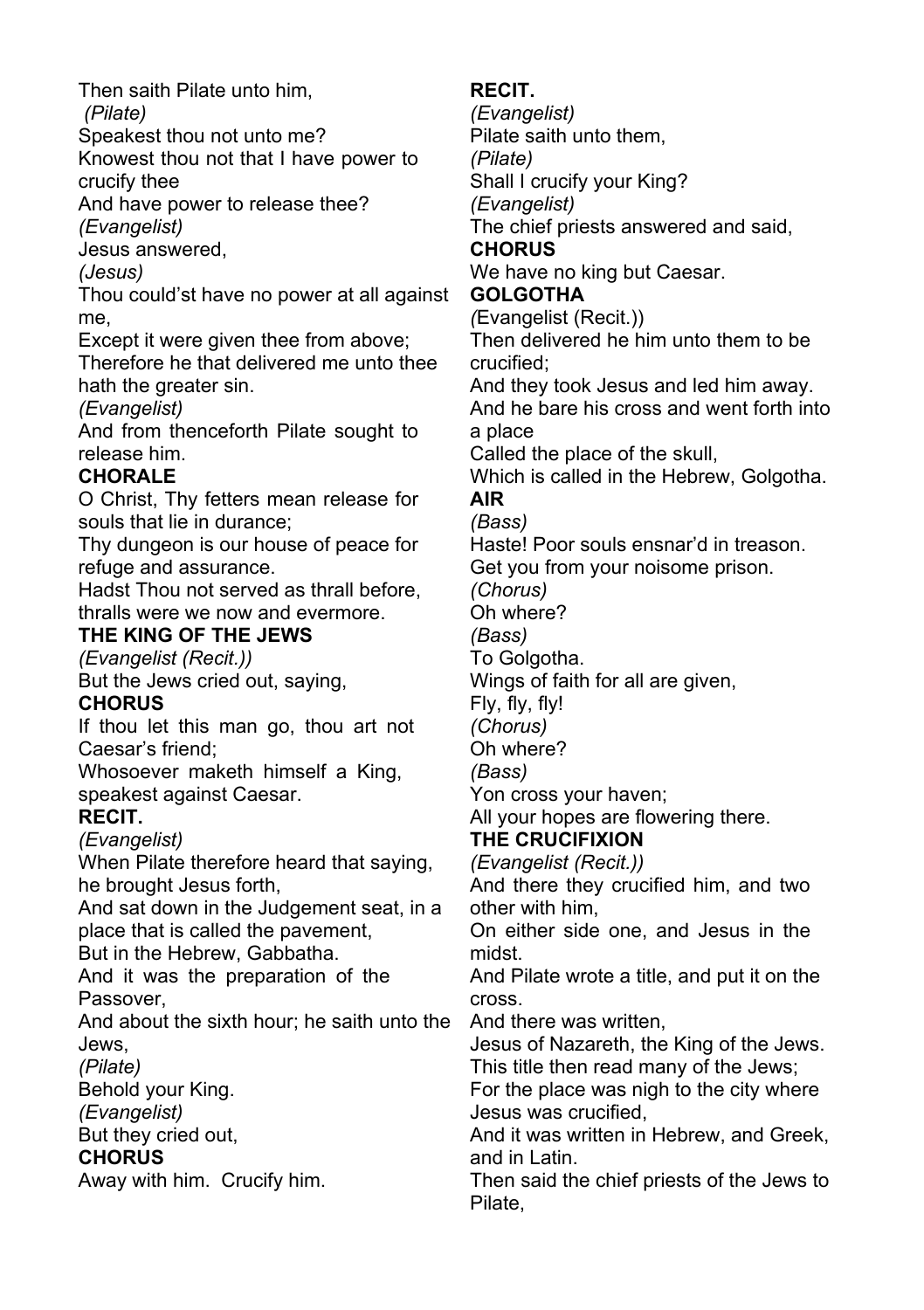# **CHORUS**

Write thou not, The King of the Jews, but that he himself said I am King of the Jews.

# **RECIT.**

*(Evangelist)*

Pilate answered,

*(Pilate)*

What I have written, I have written.

## **CHORALE**

Thy name is shining on me, Lord Jesu, day and night.

Thy cross alone hath won me my inmost heart's delight;

For now, by faith depicted, the saving truth I see,

How Thou, O most afflicted, hast shed Thy blood for me.

# **RECIT.**

*(*Evangelist)

The soldiers therefore, when they had crucified Jesus,

Took his garments and made four parts,

To every soldier a part, and also his coat; Now the coat was without seam, woven from the top throughout.

They said therefore one to another,

# **CHORUS**

Let us not divide it, but cast lots for it, who shall have it.

# **RECIT.**

*(Evangelist)*

That the Scripture might be fulfilled, which saith,

They parted my raiment among them,

And for my vesture they did cast lots.

These things therefore the soldiers did.

Now there stood by the cross of Jesus, his mother,

And his mother's sister, Mary the wife of Cleophas,

And Mary Magdalene.

When Jesus therefore saw his mother. And the disciple standing by, whom he loved,

He saith unto his mother,

*(Jesus)*

Woman, behold thy son.

*(Evangelist)*

Then saith he to the disciple, *(Jesus)*

Behold thy mother.

# **CHORALE**

See Him now, the Righteous One, His last hour abiding,

For His Mother, faithful Son, faithful care providing.

Work, O man, for righteousness, God and man befriending;

Death shall come without distress, all disquiet ending.

# **IT IS FINISHED**

*(Evangelist (Recit.))*

And from that hour that disciple took her unto his own home.

After this, Jesus knowing that all things were now accomplished,

That the Scripture might be fulfilled, saith *(Jesus)*

I thirst.

*(Evangelist)*

Now there was set a vessel, full of vinegar;

And they filled a sponge with vinegar,

And put it upon hyssop and put it to his mouth.

When Jesus therefore had received the vinegar, he said,

*(Jesus)*

It is finished.

# **AIR**

*(*Alto)

All is fulfilled. O hope to fainting souls extended.

This mournful night, shows me Thy day of labour ended.

The lion of Judah fought the fight and hath prevailed.

It is finished.

# **RECIT.**

(*Evangelist)*

And he bowed his head and gave up the ghost.

# **AIR**

(Bass) My Lord and Saviour, let me ask Thee: Exalted in Thy crucifixion, Thou has avowed, it is fulfilled.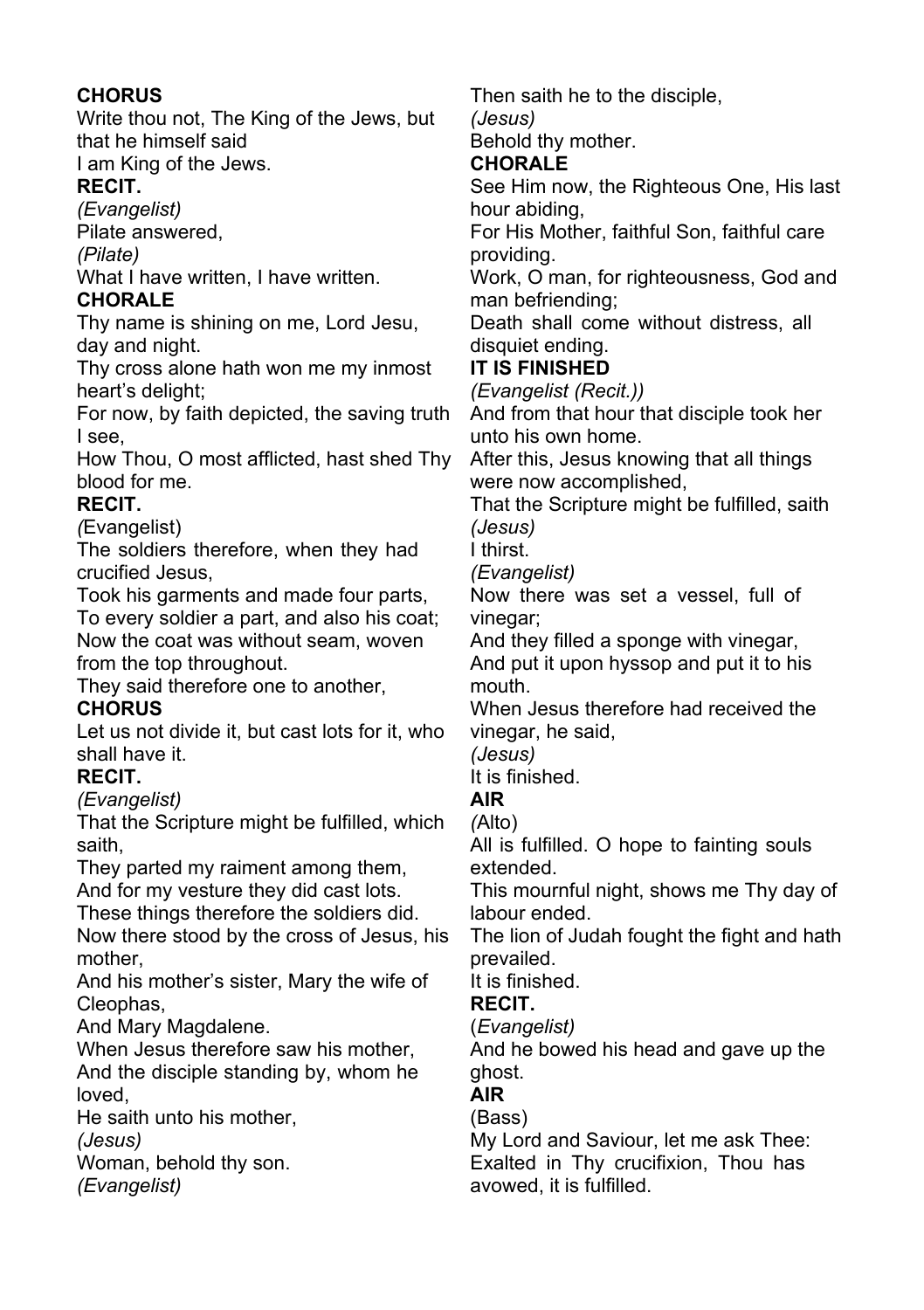O say, shall Death his captives yield?

Can I, then, through Thy last affliction, the realm of life inherit?

Dost Thou the whole world's ransom pay? How can Thy parched lips declare it!

But lo, Thy head bowed down replies in silence: Yea, yea.

(Chorale)

Jesu, Thou by toilsome death, deathless life art earning.

I, in stress of failing breath, where shall I be turning

But to Thee, my Ransomer?

My dear Lord, receive me: give but what Thy wages were,

More Thou could'st not give me. **THE RENDING OF THE VEIL**

*(Evangelist (recit))*

And behold, the veil of the Temple was rent in twain,

From the top to the bottom:

And the earth did quake; and the rocks were rent.

And the graves were opened, and many bodies of saints arose.

**ARIOSO**

*(Tenor)*

My heart, behold the world intent a share in Jesus's pain to borrow:

The sun in sable shroud of sorrow,

The severed veil, the mountains rent, The quaking earth, the dead returning, Their maker cold in death are mourning.

Wilt Thou, my heart, do now thy part? **AIR**

*(Soprano)*

O heart, melt in weeping, and pour out thy dolour,

The highest to honour:

Tell truly to earth and to heaven thy pain: Thy Jesus is slain.

# **CHRIST'S PIERCED SIDE**

*(Evangelist (Recit.))*

The Jews therefore, because it was the preparation,

That the bodies should not remain on the Cross upon the Sabbath day

(For that Sabbath day was an high day) Besought Pilate that their legs might be broken,

And that they might be taken away.

Then came the soldiers, and brake the legs of the first,

And of the other, which was crucified with him.

But when they came to Jesus, and saw that he was dead already,

They brake not his legs.

But one of the soldiers pierced his side with a spear.

And forthwith came there out blood and water.

And he that saw it, bare record, and his record is true,

And he knoweth that he saith true, that ye might believe.

For these things were done, that the Scripture should be fulfilled,

A bone of him shall not be broken.

And again, another Scripture saith,

They shall look on him whom they pierced.

# **CHORALE**

Help us, O Thou Son of God, by Thy bitter passion,

Still to tread where Thou hast trod, Armed against temptation;

From the Tree of scorn to seek fruits of mediation,

Whence to bring, though poor and weak, Store of rich oblation.

# **THE DESCENT FROM THE CROSS**

(Evangelist (Recit.))

And after this, Joseph of Arimathaea (Being a disciple of Jesus, but secretly for fear of the Jews)

Besought Pilate that he might take away the body of Jesus,

And Pilate gave him leave;

He came therefore and took the body of Jesus.

And there came also Nicodemus,

He who at the first came to Jesus by night,

And brought a mixture of myrrh and aloes, about an hundred pound weight.

Then took they the body of Jesus,

And wound it in linen clothes, with spices,

as the manner of the Jews is to bury:

Now in the place where he was crucified,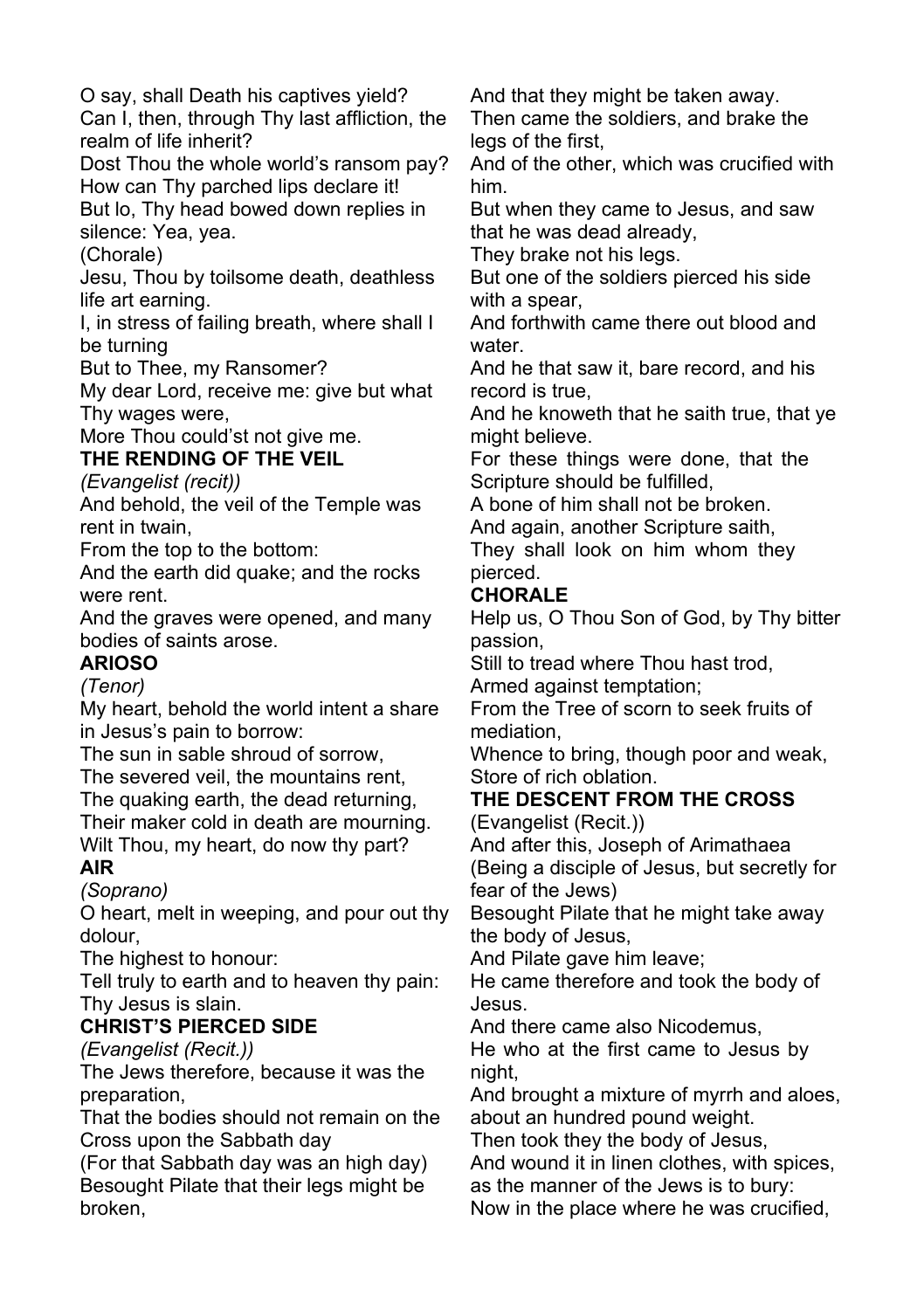there was a garden, And in the garden a new tomb Wherein was never man yet laid. There laid they Jesus, because of the Jews' preparation day, For the tomb was nigh at hand.

#### **AT THE SEPULCHRE**

#### *(Chorus)*

Lie still, O sacred limbs, lie sleeping, And I will lay aside my weeping: I too may rest in peace.

The grave that was appointed you To close the sum of suffering due, Shall be my path to heaven, from hell my full release.

### **CHORALE**

Ah! Lord, when my last end is come, Bid angels bear my spirit home To Abr'ham's bosom going; My flesh, laid in the quiet tomb, Shall sleep until the day of doom, Nor pain nor sorrow knowing. Then waking from that dark abode, Mine eyes shall see Thee face to face In boundless joy, O Son of God, My Saviour and my Throne of Grace. Lord Jesu Christ, give ear to me, Who bring unending praise to Thee.



*...and finally*

Everyone in the audience tonight is obviously a music lover - but this seems to go against the opinions of a certain German author, by the name of Oscar A H Schmitz, who published a book in 1914 entitled *Das Land Ohne Musik (The Land Without Music).* The following extract may make you smile or grimace - we'll leave it to you.

*What offends one,even in the case not only that their ears are less of the most humane Englishman, is discerning, but that their whole his lack of music. To speak by inward life must be poorer. To have simile (and, indeed, without): he has no rhythm, no dance, in the has no rhythm, no dance, in the little, means to possess the faculty body; nay, he even lacks a desire for rhythm and dance; in other in it as a passing. To have music in words - for 'music'... The English oneself means being able to lose are the only cultured race without a oneself, to bear, nay to dwell on, music of their own (music hall dissonances, because they are ditties excepted). I say music of dissolvable into harmony. Music their own, for perhaps more foreign lends wings and renders the music is performed in England than in any other country. That means*

*movements of his soul and of his of solving what is rigid, of feeling*

It might be worth bearing in mind that Herr Schmitz wrote this at a time when relations between Germany and Britain were not, shall we say, good. Nevertheless, it would appear that the learned gentleman had never heard of Elgar, Tallis, Arne, Purcell or Edward German etc, etc, etc!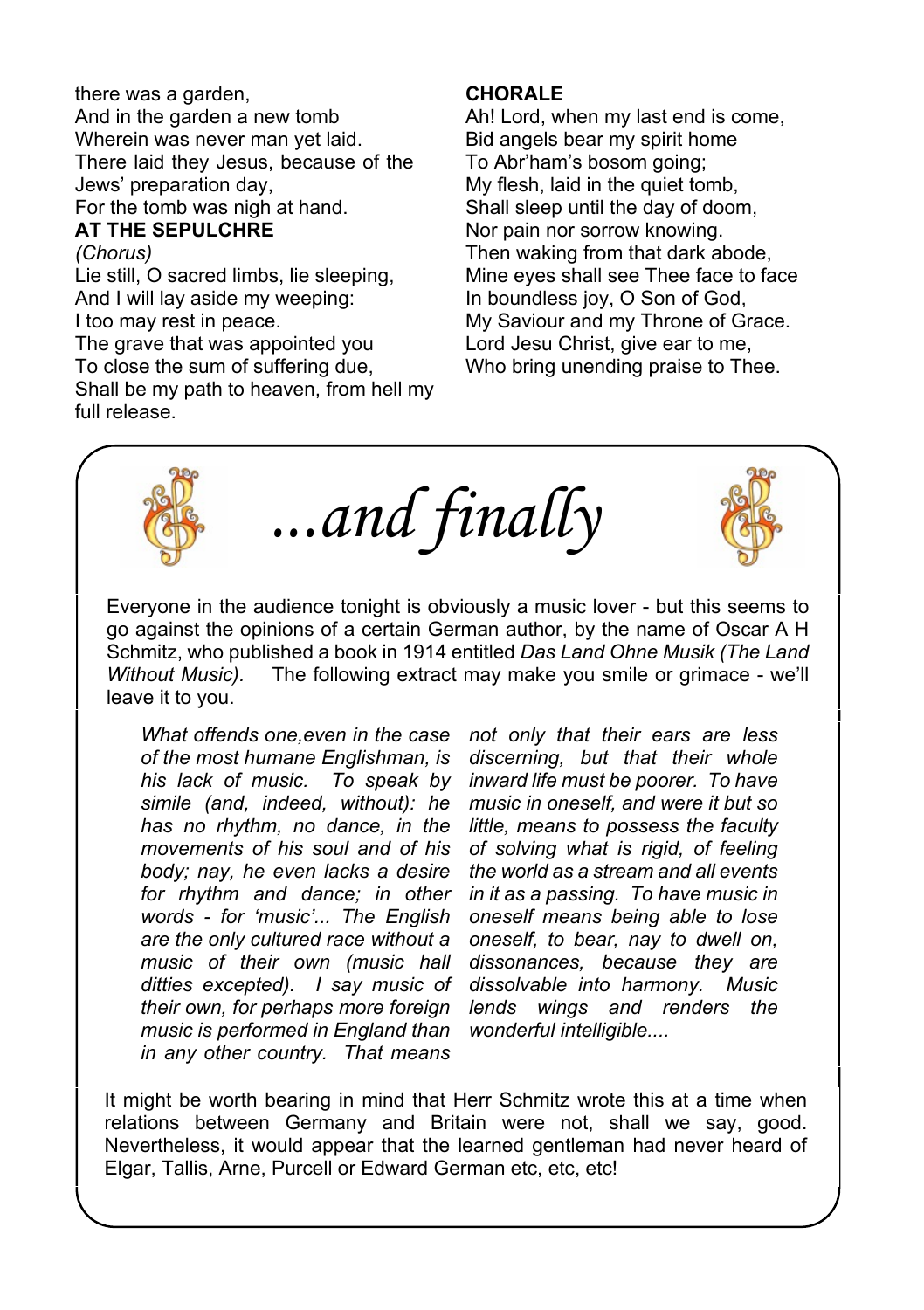

# The Choir



# **SOPRANOS**

Anna Ashfield Gillie Bligh Jane Brown Corinna Chute Hilary Colbert Margaret Collier Sally Dussek Elaine Florsheim Anne Hatton Mary Haywood Zoe Hill Katie Hughes Alison Humphrys Cathy Irving Sue Jones Christine Keen Lucy Kibble Hattie Mackinder Sarah Magee Victoria Markey Brigid Mathers Heather Nash Eileen Patterson Barbara Pearce Elina Rantenen Pam Rush Rosie Southworth Mindy Storey Elizabeth Thompson Jenny Watt

# **ALTOS**

Karen Baldwin Janet Briant Beth Brimmicombe Nicky Bull Jean Bygate Kathy Chantler Elizabeth Crumpler Kate Davies Ann Denwood Katherine Douglas Margaret Flanigan Natasha Gething Janet Graves Anna Hirst Karen Hoare Eiluned Jones Lorna Lang Rhian Nicholls Eizabeth Norris Mary Owens Harriet Queralt Chris Sivers Beth Whittle Heather Wignall Jackie Williams Kate Winterbottom.

# **TENORS**

Jenny Brannock Jones Richard Brown John Deane Philip Hayes Jon Reynolds David Wilde

# **BASSES**

John Adderley Rob Allnutt Cliff Brown Dave Clarke Adrian Collin Bob Davies Paul Doughty Richard Grylls John Henderson Tony Mackinder Richard Onslow John Wignall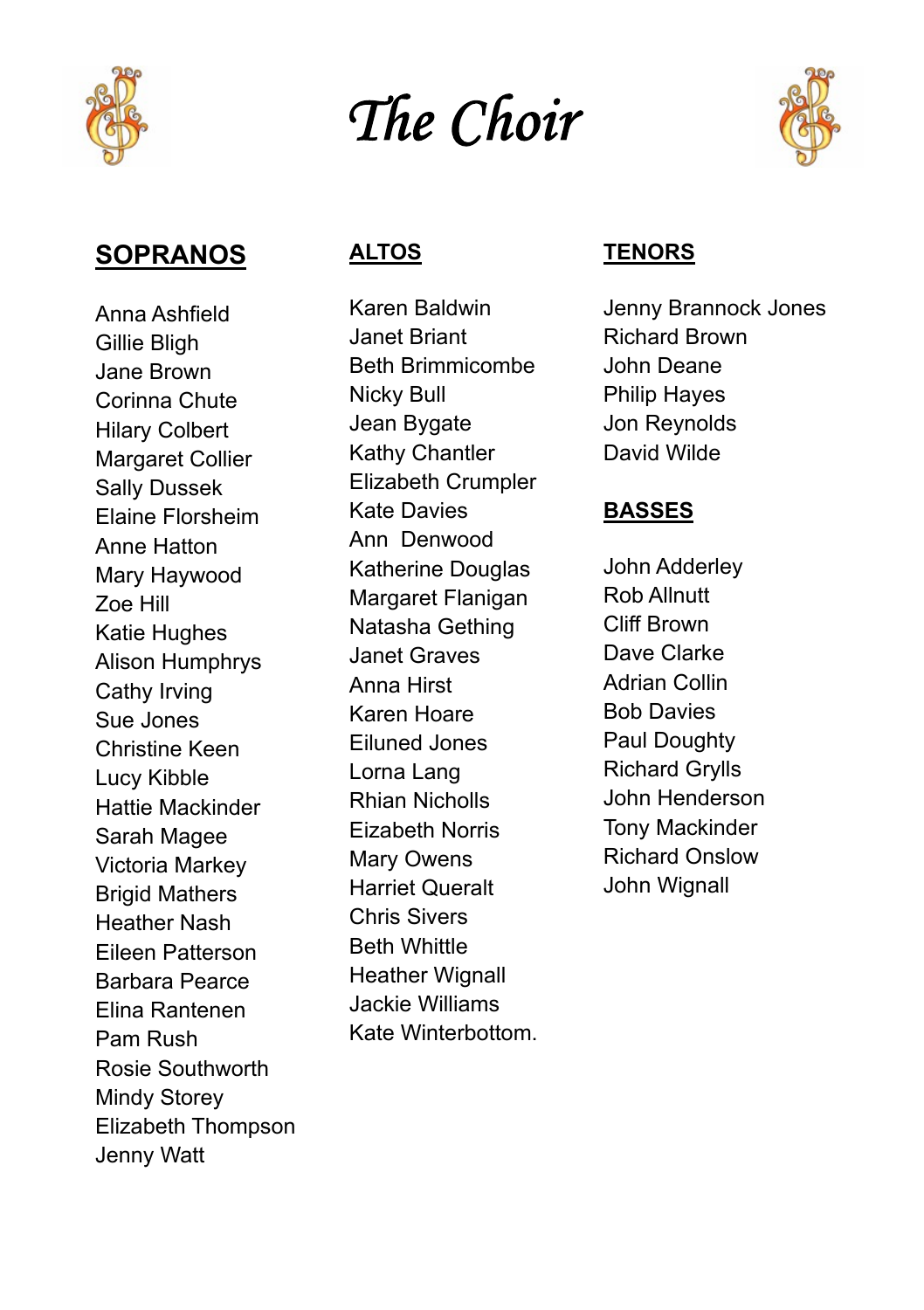

Orchestra



# **Leader; Janet Hicks**

**Violins;** Frances Bigg, SarahFairall, David Glenister,Fiona Jacob, James Lark, Linda Miller, David Moore, Roger Neighbour, Lesley Pearce

**Violas;** Katie Hayes, Steffi Cook, John Saunders

**Cellos;** Helen Godbolt (Continuo), Mary Harris

**Bass;** Sudhir Singh

**Flute;** Caroline Welsh

 **Oboes;** Victoria Parkins, Catherine Underhill

**Bassoon;** Caroline Cartwright

**Harpsichord/Organ Continuo;** Jon Lee

# **ACKNOWLEDGEMENTS**

Tring Choral Society thanks Beechwood Fine Foods, Tring, for support as our ticket agents.

The piano accompanist for Tring Choral Society rehearsals is Jon Lee.

Our thanks go to Roy Mathers for writing and compiling this programme.

We are grateful for the presence of St John Ambulance representatives at this concert.

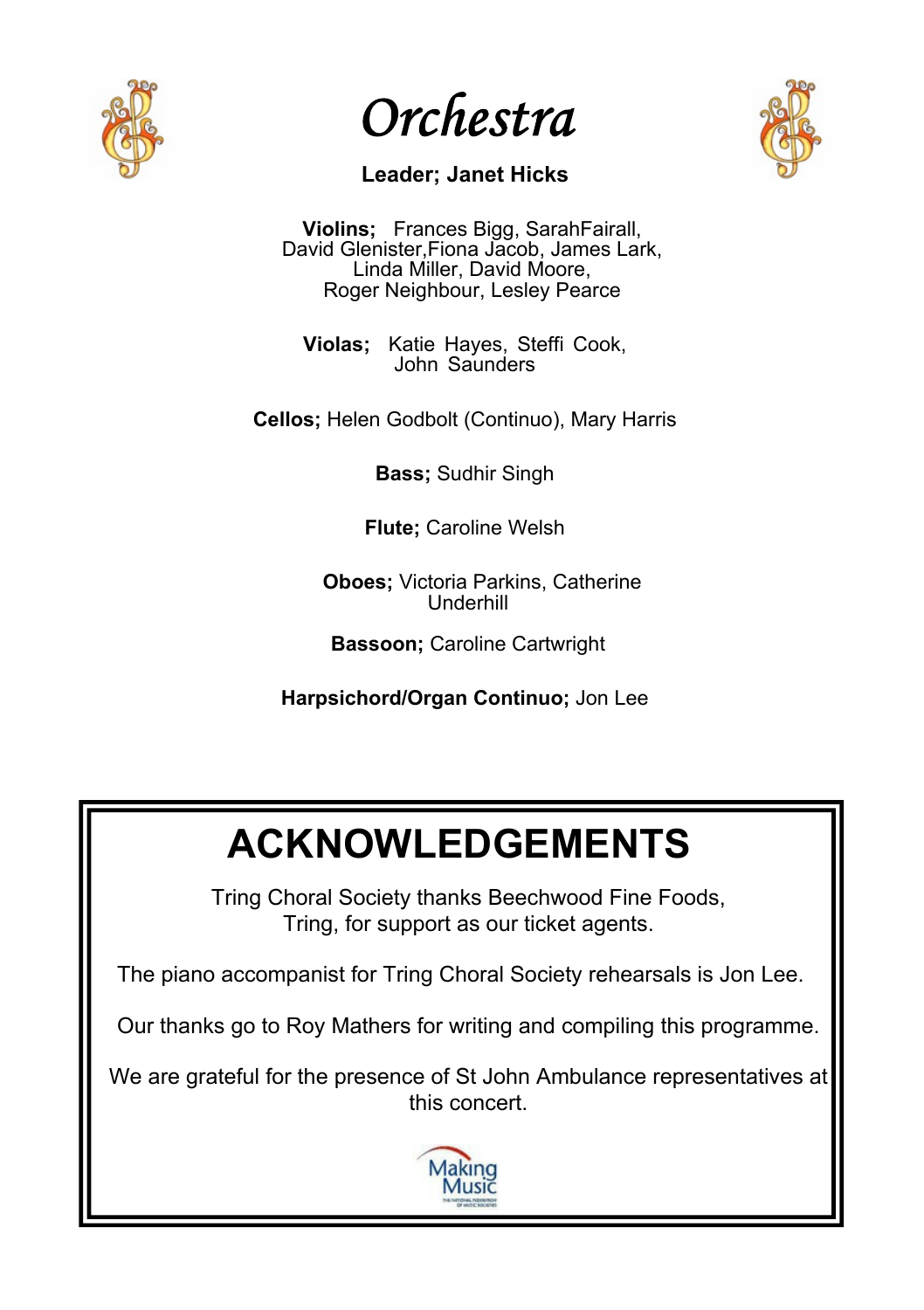

Mr and Mrs M Baxter Mr G E Bull Mr J Burchell Mrs A Caloia Ms A Caloia Mr R Flanigan Mr R Franklin Mr and Mrs C Garrett Mrs G Glasser Mr and Mrs J Hawkes Mr M Herbaut Mr C W Hoare Mr and Mrs R Judd Mr N Lewis

Mrs E Marchant Mr I Martin Mrs M F Merlier Mr R O'Reilly Mr C B J Pearce Mr and Mrs G Pulfer Mr I Slatcher Mr and Mrs J Stack Mr J Stanhope Mrs J Stevens Mr and Mrs E Tapson Mrs J Thallon Mr and Mrs W Thomas Dr and Mrs K Todd

Mr and Mrs M Watson Mr A Winterbottom

**Life Members** Mr and Mrs D Banyard Mr R Grylls Mrs R Southworth

# Why not become a Patron of Tring Choral Society?

For a minimum donation of £30, you too could become a Patron of Tring Choral Society, this annual donation entitling you to two free tickets (in any one season). You will also receive an annual newsletter giving concert details in advance, and an invitation to join our social events.

| To become a Patron, simply fill in the form below and send it, with your donation, to<br>Mrs B S Mathers, 8 Old Mill Gardens, Berkhamsted, Hertfordshire HP4 2NZ<br>Telephone; 01442 872727<br>------------------- |
|--------------------------------------------------------------------------------------------------------------------------------------------------------------------------------------------------------------------|
| I would like to become a Patron of Tring Choral Society and enclose                                                                                                                                                |
| a cheque for £                                                                                                                                                                                                     |
|                                                                                                                                                                                                                    |
|                                                                                                                                                                                                                    |
|                                                                                                                                                                                                                    |
|                                                                                                                                                                                                                    |
|                                                                                                                                                                                                                    |